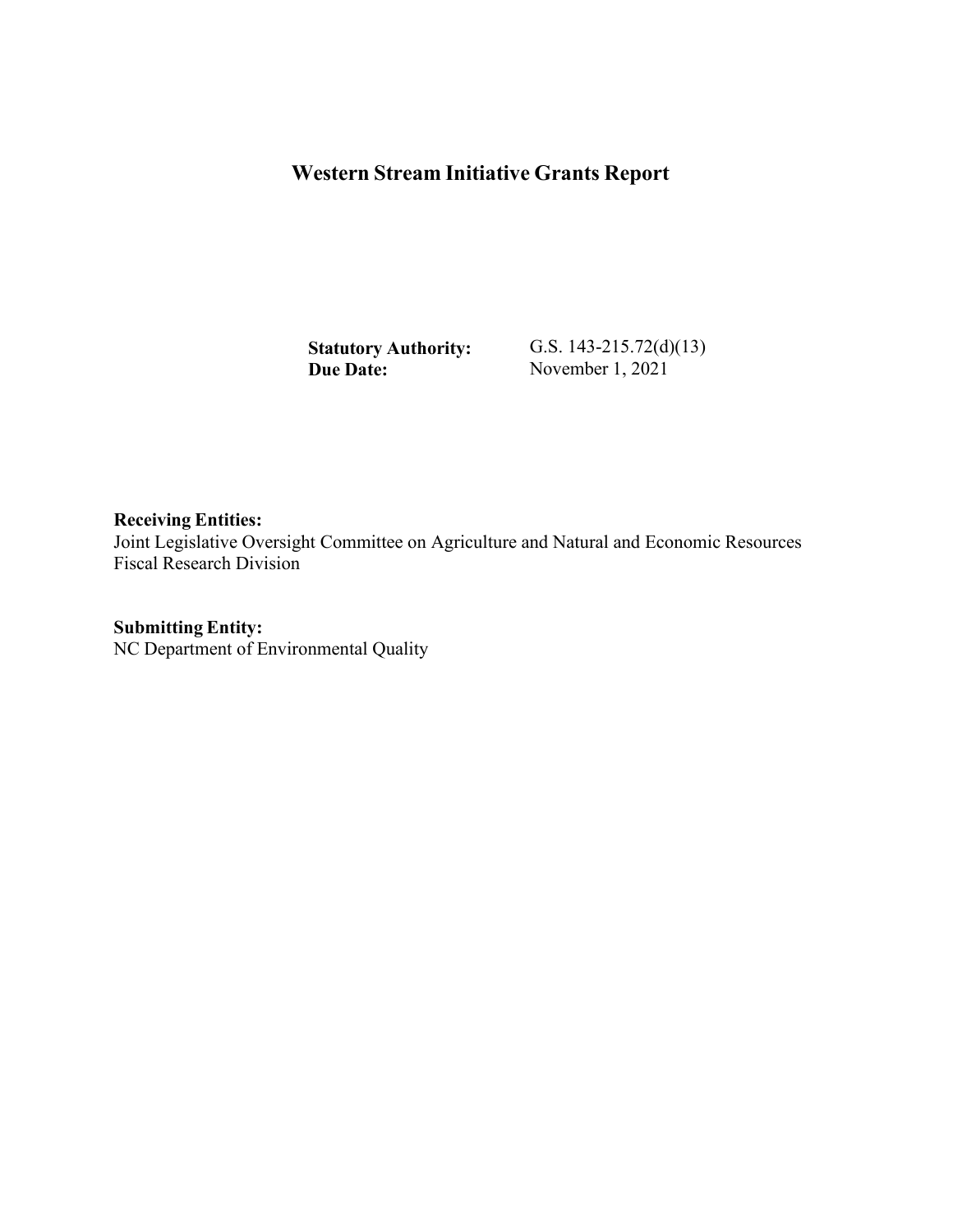Department of Environmental Quality & Department of Natural & Cultural Resources FY 20-21 Report to the Joint Legislative Oversight Committee On Agriculture and Natural and Economic Resources As Required By Session Law 2020-18, Section 13

The North Carolina General Assembly has appropriated funds to the Department of Environmental Quality (DEQ) and the Department of Natural and Cultural Resources (DNCR). Funds appropriated to DEQ are administered by the NC Division of Water Resources through the Water Resources Development Grant Program (WRDGP). Funds appropriated to DNCR are administered through the North Carolina Land and Water Fund (NCLWF - formerly known as the Clean Water Management Trust Fund). Funds have been used to provide the state cost share of stream restoration projects funded through the Natural Resources Conservation's Environmental Quality Incentives Program (EQIP) that are part of the Western North Carolina Stream Initiative (WNCSI). Session Law 2020-18, Section 13.(c) requires DEQ and DNCR to report the 10 performance management measures listed in Section 13.(a). This report is intended to address these specific measures.

Currently the NCLWF has two active contracts and one draft contract with the Resource Institute Inc. These contracts provide environmental services for the WNCSI portion of North Carolina's participation in the federal EQIP. The scope of work for these contracts is for the design and construction of stream restoration projects.

Unlike the majority of NCLWF's contracts for stream restoration the WNCSI initiative contracts were developed as "Regional Projects" prior to 2021. This meant that specific criteria were set to target streams for restoration, but specific project sites were not detailed in the contract. Lists of project sites were not fully developed until after NCLWF grants had been awarded. Regional projects allowed project managers the flexibility to approach multiple landowners and negotiate restoration options when seeking projects sites that would meet both NCLWF criteria and EQIP program needs. In effect, NCLWF approved WNCSI projects in general, based upon specific criteria, and then reviewed each project site upon receipt of requests for reimbursement of funds. In the 2021 NCLWF grant review cycle, Resource Institute Inc. did not request funding for a "regional" WNCSI project but instead submitted two applications forsite specific stream restoration projects.

Currently the WRDGP has 11 active contracts with Resource Institute Inc. and BREC, PA to provide environmental services for the WNCSI portion of North Carolina's participation in EQIP. Fourteen contracts have been closed out since the preparation of last year's FY19-20 report in September 2020 and the performance measures for these projects are included as well. The scope of work for these contracts is for the administration, design and construction of stream restoration projects.

The WRDGP administers WNCSI projects on an individual project and contract basis, unlike the NCLWF's "Regional Projects" contracting model. Therefore, significant differences are apparent in some of these performance metrics. The most significant difference in WRDGP reporting is that Items 1-6 were reported as an average of the 25 contracted projects while Items 7-10 were reported individually for the fourteen projects that were completed after the preparation of last year's report. This was done because: 1.) estimating figures for incomplete projects would be speculative and inaccurate because estimated project costs can differ significantly from final project costs; and 2.) some of the performance measures requested are only provided to DEQ upon project completion.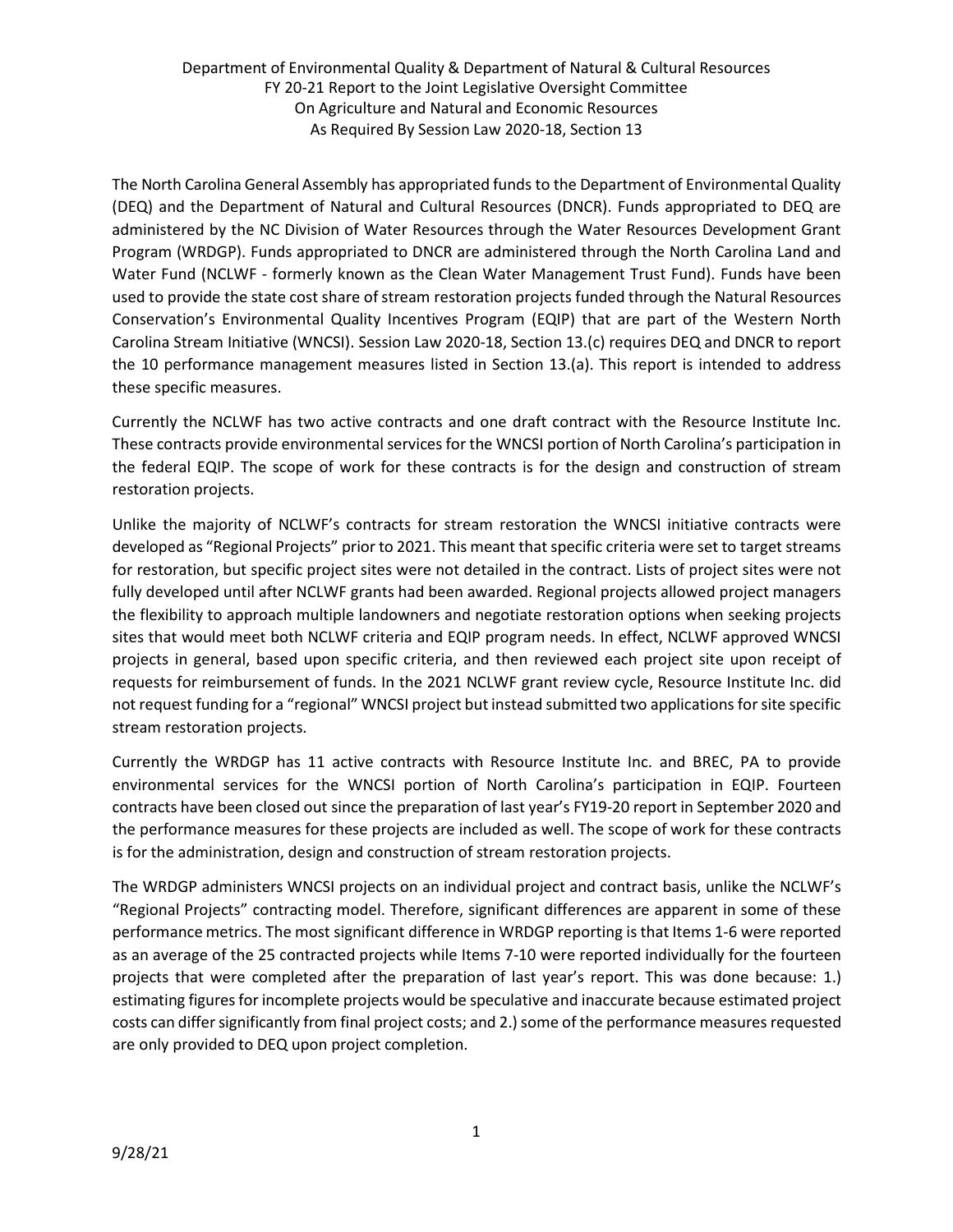Department of Environmental Quality & Department of Natural & Cultural Resources FY 20-21 Report to the Joint Legislative Oversight Committee On Agriculture and Natural and Economic Resources As Required By Session Law 2020-18, Section 13

In summary, both agencies have improved coordination, implemented more robust performance measures and established policies that are consistent with Session Law 2020-18, Section 13. These actions ensure more accurate grant tracking, administration and implementation of WNCSI projects. Below is a summary table with data for each of the 10 required performance measures which includes footnotes for interpreting this information.